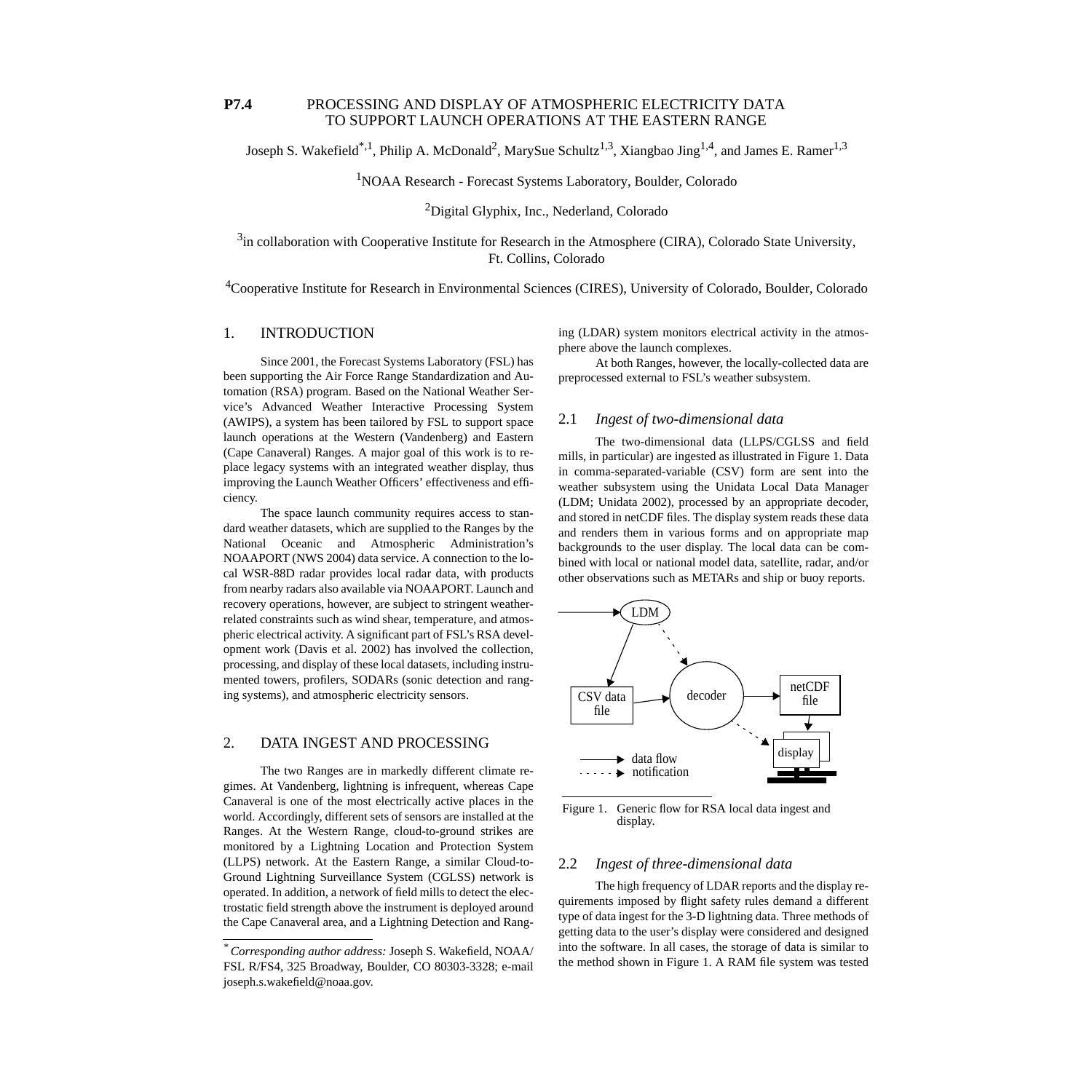for the intermediate data storage. While it worked well, a standard disk file also performed well, and is easier to manage.

The first data delivery method considered uses a NFS (Network File System) mount point to pick up the data on the workstation via the network (as is standard for all other datasets). An LDAR Inventory process runs on each workstation to maintain a rolling inventory of available data slices. The LDM distribution method uses LDM to pass the raw data to each workstation, where the storage method is replicated for local access. The third data distribution method uses a multicast model to pass the data to the workstations for local storage and retrieval. Since the NFS method matches what is used elsewhere in the system, and testing showed it to meet the requirement of no more than five-second latency, the LDM and multicast methods were never developed.

# 3. DISPLAY

The Eastern Range atmospheric electricity data are displayed in three basic ways: as text, in a tabular format; in two dimensions, as plan views of strike locations or electric field intensity, as well as contour or image renderings of the latter; and in three dimensions for the volumetric LDAR data.

#### 3.1 *Tabular text*

Of the electricity data, only the field mill electric field measurements are displayed in text form on the RSA weather system. Range safety rules require monitoring of the electric field strength within a mission-specific range of the launch pad. A snapshot of the legacy display of field mills is shown in [Fig](#page-1-0)[ure 2](#page-1-0), with the critical field mills highlighted in yellow. If a measurement exceeding the safety threshold is observed, the station is highlighted in red, and a 15-minute timer is initiated. The RSA weather version is still under development; a completed display will be shown at the conference.

| Field Mill Value Display<br><b>CHATE</b>        |              |              |                 |
|-------------------------------------------------|--------------|--------------|-----------------|
| Critical Site: SLC368                           |              |              |                 |
| Upper Threshold: 1,000 Countdown Timer: 15.     |              |              |                 |
| Lower Throshold: - 1,006 Critical Distance: 5.0 |              |              |                 |
| <b>BASH</b>                                     | Value Timer  | <b>NAVES</b> | Value limes     |
| 01                                              | $-0.201$     | 18           | Inactive        |
|                                                 | 02 Invalid   | 19           | $-0.689$        |
| 0.4                                             | $-0.404$     |              | $20 - 0.796$    |
|                                                 | $05 - 0.909$ | $21 -$       | $-0.590$        |
| 06                                              | $-0.880$     | 22           | $-0.694$        |
| 07                                              | Inactive     | 23           | $-0.838$        |
| 和田                                              | $-0.502$     | 25           | $+0.327$        |
| 109                                             | $-0.294$     | 26           | $+0.244$        |
| 10                                              | $-2.800$     | 27           | $+0.355$<br>00  |
| 31                                              | $-0.814$     | 28           | oo<br>$+0.524$  |
| 12                                              | $-0.866$     | 29           | 00<br>$+0.440$  |
| 13                                              | $-0.058$     | 30,          | $+0.423$<br>oo  |
| 14                                              | $-0.536$     | 32           | $+0.515$<br>00  |
| 15                                              | $-0.727$     |              | $+0.824$<br>OO. |
| 16                                              | $+0.105$     | 34           | OO<br>$+0.535$  |
| 17                                              | $-0.955$     |              |                 |

<span id="page-1-0"></span>Figure 2. Legacy field mill tabular display. Stations within 5 nautical miles of the launch pad are highlighted in yellow.



<span id="page-1-1"></span>Figure 3. Five-minute lightning sequence. Each minute's strikes are plotted in a different color

# 3.2 *2-d display*

Two-dimensional (plan-view) displays of the atmospheric electricity datasets include one- and five-minute summaries of both CGLSS and field mill-detected strikes; five-minute sequences from each of these systems, color coded by age (see [Figure 3](#page-1-1)); and plots of the field mill charge values, along with contour and image depictions of an on-the-fly analysis of these data [\(Figure 4](#page-1-2)).



<span id="page-1-2"></span>Figure 4. Plot, contour, and image depiction of simulated field mill data. Character size, contour interval, and color settings can be adjusted by the user.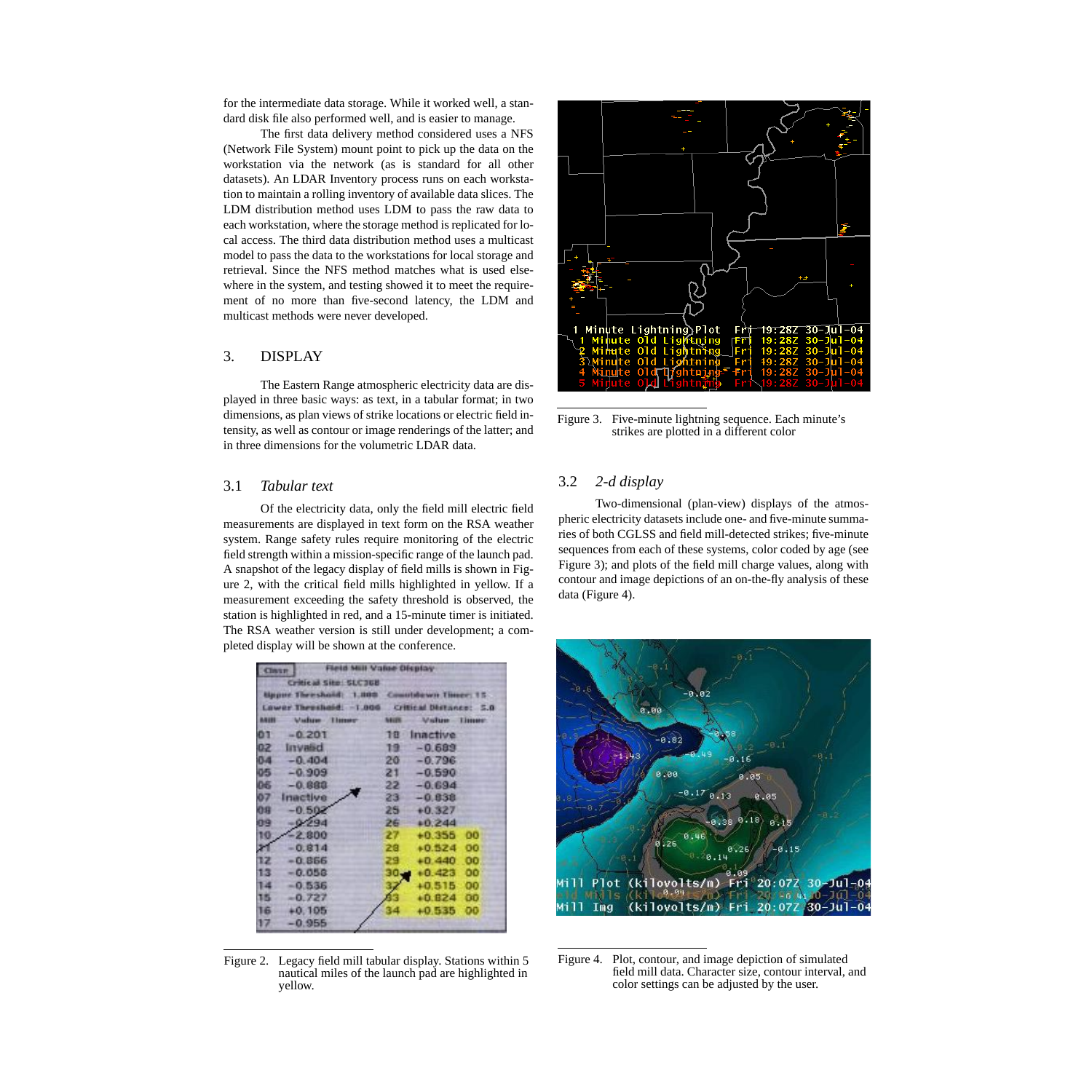# 3.3 *3-D display*

As noted, the LDAR system monitors electrical activity in the space above the launch facilities, reporting three-dimensional locations of in-cloud and cloud-to-ground discharges using seven antennae. The legacy display shows south, west, and top views of the volume, and a histogram of the number of strikes by minute. The new display replicates these items, and adds an interactive 3-D window to examine the volume. [Figure](#page-2-0) [5](#page-2-0) is a snapshot of the data part of this display. The user can zoom in on the *Top* and *3D* panels using the mouse or the controls shown in [Figure 6.](#page-3-0) The *West* and *South* views are ganged to the *Top* view, so they respond to its magnification. The *3D* view can also be rotated to any perspective using the mouse.



<span id="page-2-0"></span>Figure 5. Data section of 3-D LDAR display. Events are color coded by age, as indicated in the data histogram in [Figure 6](#page-3-0).